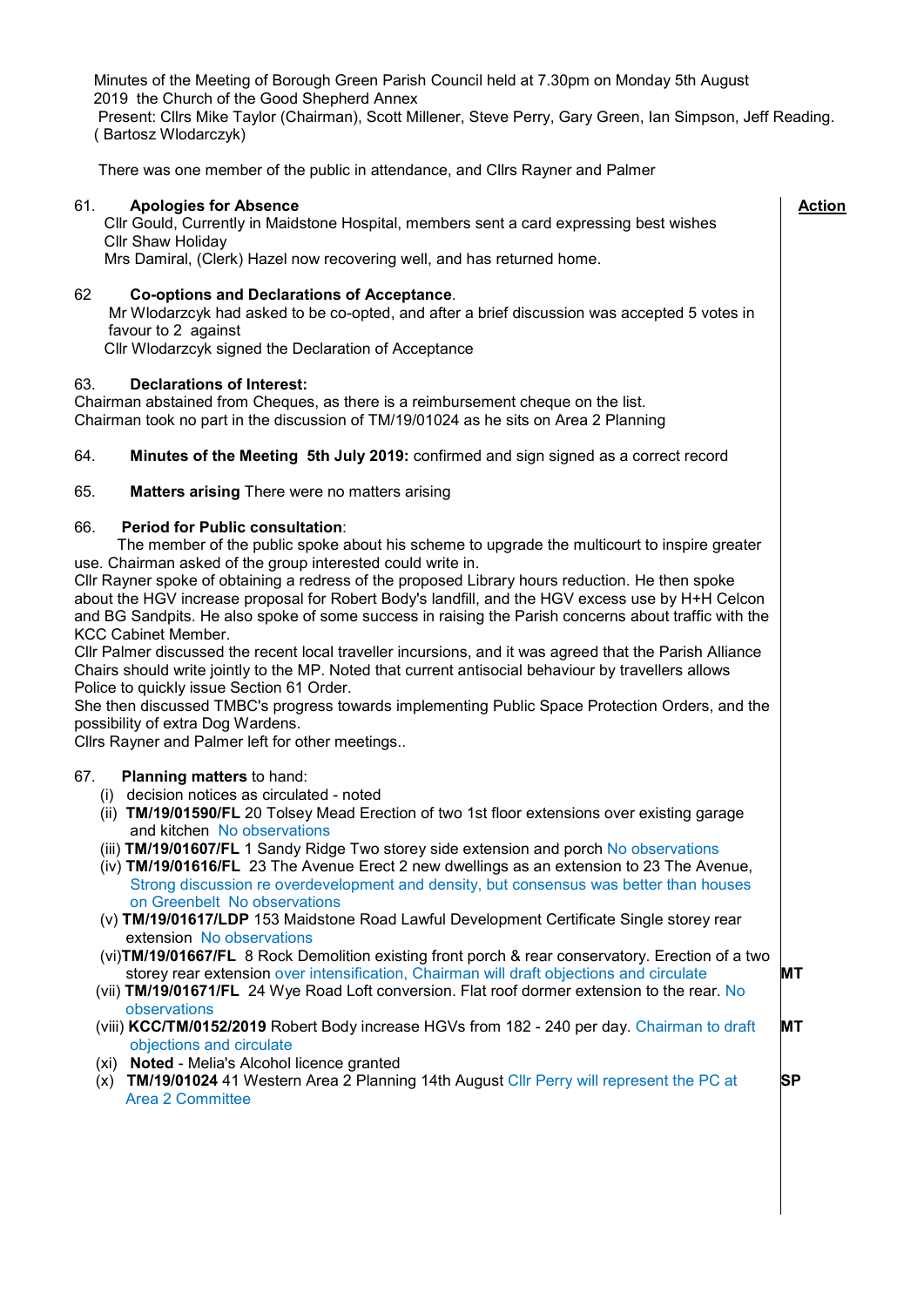| Minutes 5th August 2019 Page 2                                                                                                                                                                                                                                                                                                                              |           |
|-------------------------------------------------------------------------------------------------------------------------------------------------------------------------------------------------------------------------------------------------------------------------------------------------------------------------------------------------------------|-----------|
| 68.<br>Correspondence<br><b>Correspondence for noting (Circulated to all Councillors)</b><br><b>KCC</b> New library opening hours<br>Streetlighting reports - 34 Fairfield, 43 Normanhurst, VH Carpark, quote LEDs Tollgate Est,                                                                                                                            |           |
| added Rock Rd footpath<br>Hugh Merriman MP - pavement parking Select Committee<br>HMRC notification of penalty cancellation                                                                                                                                                                                                                                 |           |
| HMRC Chairman now appointed as HMRC Agent to BGPC                                                                                                                                                                                                                                                                                                           |           |
| Correspondence for discussion (Circulated to all Councillors)<br>Zen Internet - switching to DD only AGREED<br>Natwest Bank Mandate approved to add Clerk back as Bankline Administrator AGREED                                                                                                                                                             |           |
| Kent Police Crime report Potters Mede burglary<br>Pension Regulator tri-annual re-enrolment - Chairman to respond                                                                                                                                                                                                                                           | МT        |
|                                                                                                                                                                                                                                                                                                                                                             |           |
| 69.<br><b>Potters Mede Grounds and Pavilion</b><br>Ratify weed killer AGREED<br>(i)                                                                                                                                                                                                                                                                         |           |
| Heating and ventilation checks and maintenance Vaillant visit due<br>(ii)<br>Gate time closing signs Travellers & Burglary - defer experiment AGREED 5/2<br>(iii)<br>Burglary - ratify order to Godfreys 2x new mowers Invoice 8501.11 inc vat AGREED<br>(vi)<br>(vii) Update on Security additions Main gates modified, new padlocks ordered, "boot" being |           |
| fabricated for mower, lockable rack for strimmers and push mowers, CCTV tree cut back                                                                                                                                                                                                                                                                       | МT        |
| (viii) Claim lodged with Zurich, meeting Tuesday 11am Loss Adjuster<br>(ix) Groundsman to obtain and circulate quotes for new Strimmer and Hedgecutter. Chairman noted                                                                                                                                                                                      |           |
| that he would be happy to see further quotes if members wanted to research.<br>(xi) no other actions                                                                                                                                                                                                                                                        | <b>BG</b> |
|                                                                                                                                                                                                                                                                                                                                                             |           |
| 70.<br><b>Recreation Ground</b><br>(i) Bowls Club Lease-awaiting final lease for signature                                                                                                                                                                                                                                                                  | <b>MT</b> |
| (ii) Suspect Beech Tree removed                                                                                                                                                                                                                                                                                                                             |           |
| (iii) Letter re upgrading multicourt for basketball<br>(vi) Barry & Chairman reviewing shed door to upgrade security                                                                                                                                                                                                                                        |           |
| (v) No action required                                                                                                                                                                                                                                                                                                                                      |           |
|                                                                                                                                                                                                                                                                                                                                                             |           |
|                                                                                                                                                                                                                                                                                                                                                             |           |
| 71<br><b>Village Enhancements</b><br>(i) Sponsorship signs Greenacres ordered L&G Signs                                                                                                                                                                                                                                                                     |           |
| (ii) Crowhill Discussions with TM to takeover the land - agreed to progress<br>(iii) Staley's Acre Play Area TM want us to take this over as well - consultation with residents in                                                                                                                                                                          | МT        |
| Voice and Facebook and by local letter                                                                                                                                                                                                                                                                                                                      | МT        |
| (iv) VH Public Examine costs, consultation with residents via Voice & Social Media<br>(v) War Memorial - Cllrs expressed their thanks for Wreath Donation from Ray Chopping £125                                                                                                                                                                            | МT        |
| (vi) Cllr Gould honoured with British Legion Poppy Award - many years of annual collections<br>(vii) No action required                                                                                                                                                                                                                                     |           |
|                                                                                                                                                                                                                                                                                                                                                             |           |
| 72.<br><b>Financial Matters</b>                                                                                                                                                                                                                                                                                                                             |           |
| (i) Reinstatement of Clerk Mrs Hazel Damiral as admin supervisor on Bankline RESOLVED<br>unanimous                                                                                                                                                                                                                                                          |           |
| (ii) HMRC appoint Chairman as agent, authorised to access BGPC account- online reporting                                                                                                                                                                                                                                                                    |           |
| now in hand.<br>(iii) Wrotham PC Clerk doing wages PAYE and Pensions, awaiting invoice.                                                                                                                                                                                                                                                                     |           |
| (iv) To agree further cheque signatories, no other Natwest customers<br>(v) Chairman to sign all cheques except his own, awaiting Sandra, abstain from cheque vote                                                                                                                                                                                          |           |
| (vi) to agree any action required                                                                                                                                                                                                                                                                                                                           |           |
| <b>T&amp;MBC Local Plan</b><br>73.                                                                                                                                                                                                                                                                                                                          |           |
| Draft Local Plan- new evidence lodged, consultation to begin September<br>(i)<br>To note Government advice to LPAs regarding abuse of GDPR regulations<br>(ii)                                                                                                                                                                                              |           |
| no further action required<br>(ii)                                                                                                                                                                                                                                                                                                                          |           |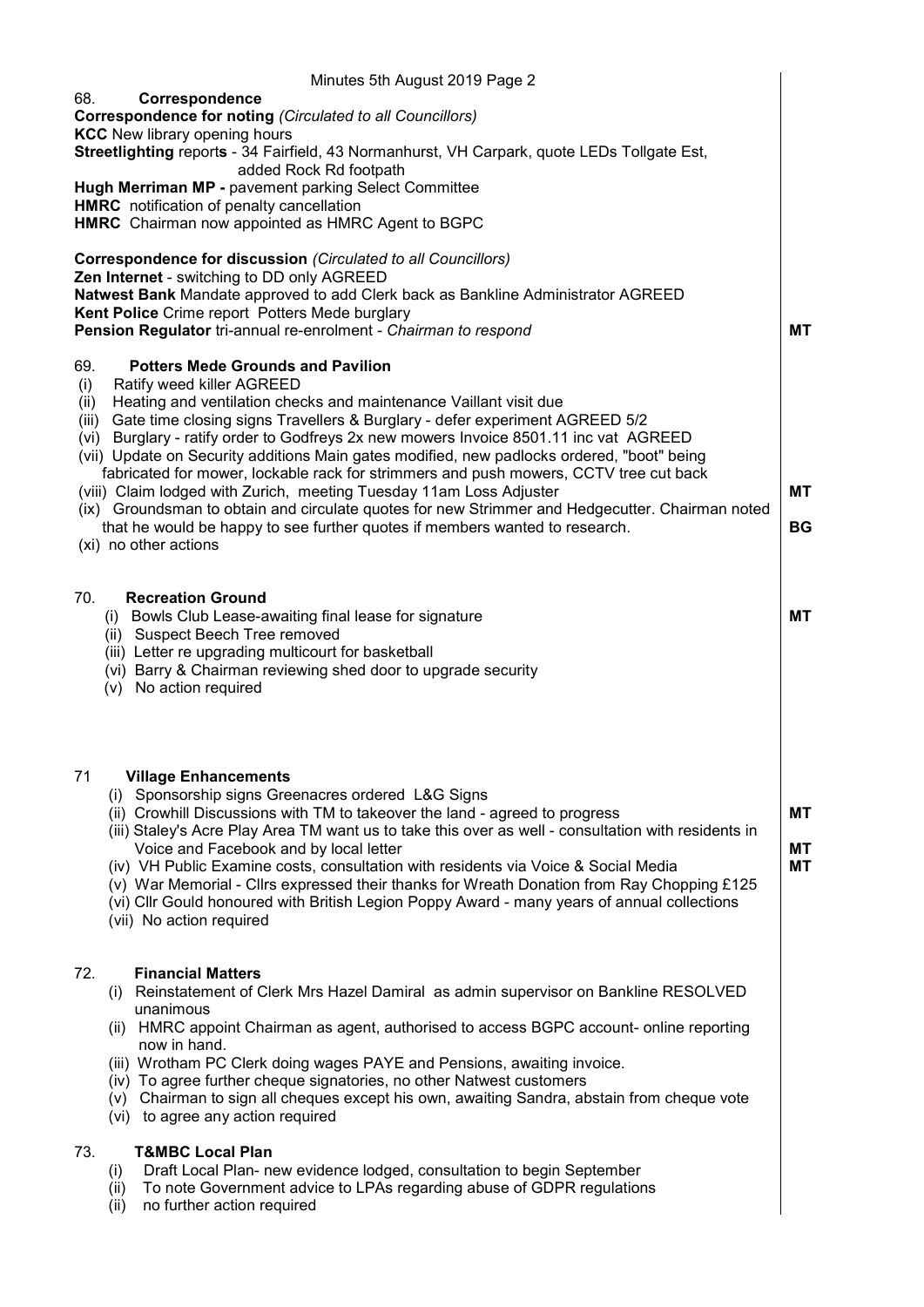|                                                                                                                                                                                                                                                                                                                                                                                                                                                                                                                                                                                                                                                                                                                                                       | <b>Action</b> |
|-------------------------------------------------------------------------------------------------------------------------------------------------------------------------------------------------------------------------------------------------------------------------------------------------------------------------------------------------------------------------------------------------------------------------------------------------------------------------------------------------------------------------------------------------------------------------------------------------------------------------------------------------------------------------------------------------------------------------------------------------------|---------------|
| Minutes 5th August 2019 Page 3                                                                                                                                                                                                                                                                                                                                                                                                                                                                                                                                                                                                                                                                                                                        |               |
| 74.<br><b>BMPOS</b><br>(i) New Constitution ratified at BMPOS AGM<br>(ii) Draft has been lodged with TMBC, awaiting legal assessment<br>(iii) BMPOS AGM, no Financial report available due to Clerks illness<br>(iv) EA bringing pressure on Crest to repair weir<br>(ii) no further action required                                                                                                                                                                                                                                                                                                                                                                                                                                                  |               |
| 75.<br><b>Defibrillator</b><br>Siting of additional equipment - Cllr Green has spoken to Landlady at the Blackhorse who has<br>agreed to site and power, close to Rec. Cllr Green & Perry to liaise with electrician and Black<br>Horse                                                                                                                                                                                                                                                                                                                                                                                                                                                                                                               | <b>GG/SP</b>  |
| <b>H+H Celcon Ltd</b><br>76.<br>(i) still little success persuading H+H to take firm action against speeding contractors, and HGVs<br>leaving site during proscribed hours<br>(ii) Cllr Millener showed dust samples, to be given to TMBC EH for analysis                                                                                                                                                                                                                                                                                                                                                                                                                                                                                             | МT            |
| Written reports: to receive reports, if submitted, from County & Borough Cllrs. & BGPCIIrs.<br>77<br>who sit as representatives on local organisations + Clerks' Report - no reports                                                                                                                                                                                                                                                                                                                                                                                                                                                                                                                                                                  |               |
| 78.<br><b>Cheques for Signature:</b> to approve payments as listed and circulated to all Clirs.<br>Chairman noted that Cllrs Millener and Reading had checked listings and cheques, and signed<br>them off, Cllt Millener had signed the cheques, and Chairman will countersign after the meeting,<br>except for his cheque, which will wait for Cllr Gould<br>Cheques proposed Cllr Perry, Seconded Cllr Simpson, Chairman abstained RESOLVED                                                                                                                                                                                                                                                                                                        | МT            |
| <b>Online Payments:</b><br>None                                                                                                                                                                                                                                                                                                                                                                                                                                                                                                                                                                                                                                                                                                                       |               |
| <b>Direct Debits</b><br>£76.45<br>WEX Europe Services (UK) Ltd – fuel for equipment and vehicle<br>£116.64 Ford Lease - vehicle lease June 2019<br><b>E-ON Streetlighting</b><br>£455.05                                                                                                                                                                                                                                                                                                                                                                                                                                                                                                                                                              |               |
| <b>Cheques</b> to ratify salaries/HMRC Paid 28th July<br>4184/5/6 £3860.47 Staff wages<br>£2906.89 HMRC PAYE/NI Q1 Ap, May, Jun 2019<br>4188                                                                                                                                                                                                                                                                                                                                                                                                                                                                                                                                                                                                          |               |
| <b>Current for payment</b><br>4187<br>£1697.40 KCC Kent Pensions due 19 July<br>4189<br>£399.60 BGVH Foot Clinic/Luncheon Club Apr/May/Jun 2019<br>4190<br>£750.00 BGVH Office Rent Apr-Jun 2019<br>4191<br>Godfreys Mower replacement (Ins Claim)<br>£8501.11<br>4192<br>£756.00 Treeability Maintenance<br>4193<br>£820.80 Treeability Horse Chestnut<br>4194<br>£82.20 EJP Fire Protection Ext Maint Recreation Ground<br>4195<br>£119.34 EJP Fire Protection Ext Maint Potters Mede<br>4196<br>£1309.49 KALC Annual Subscription<br>Information Commissioner annual fee<br>4197<br>£40.00<br>£234.96 Wrotham PC Local Plan<br>4198<br>4199<br>£143.29 Wrotham PC Skatepark repairs inv 60 July<br>4200<br>£47.58<br>M Taylor Reimbursement stamps |               |
| To Ratify Staff wage payment due 28th August AGREED                                                                                                                                                                                                                                                                                                                                                                                                                                                                                                                                                                                                                                                                                                   |               |